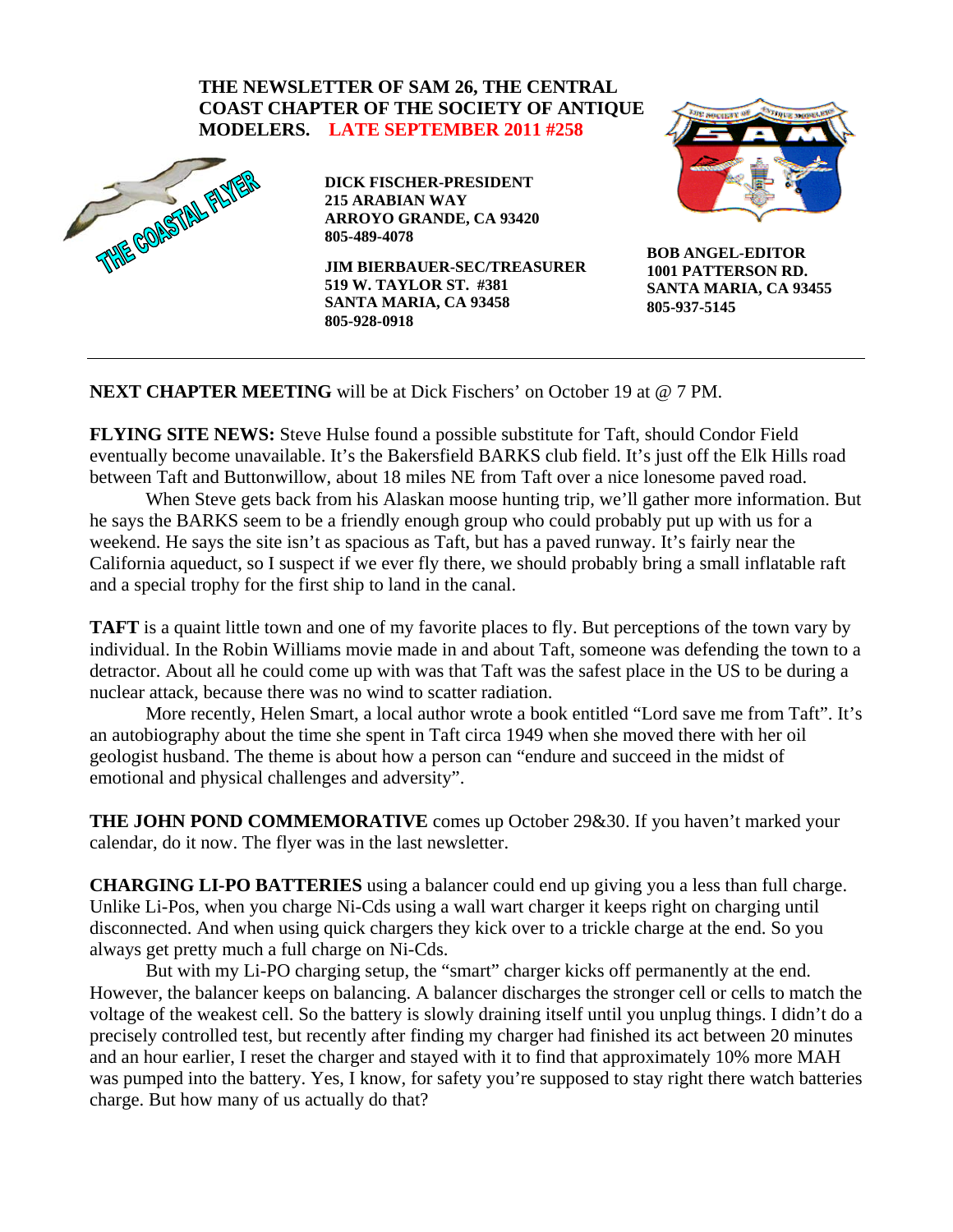# The Ignition Problem Never Mentioned by Bill Schmidt

I first got back into spark ignition systems for models in 1980 although I tried to do it as a kid in the fifties. I then invented the "SCHMIDT TRIGGER" in 1985 which is the most widely used transistor ignition in use today. See MA August 1985 for the original article. Through the years I've gained quite a bit of knowledge in the operation of model spark ignition systems and the problems that you can encounter. This isn't about dirty points and weak batteries but rather the other bug-a-boos that crop up in a spark ignition system that never gets any discussion and indeed most people don't understand.

Let's talk about degrees of dwell as related to the ignition points. The dwell angle is the number of degrees the crankshaft moves through with the points closed. Just put an ohmmeter across the points and turn the prop while imagining the number of degrees it travels with the points closed. If you aren't good at determining the dwell this way you can get very analytical and put a protractor on the crankshaft. If your engine is a low rpm type such as a Brown Jr., Atom .09, Bunch, Elf or even an early Ohlsson you can get away with a very low dwell time period of 60 – 70 degrees. To do so conserves the life / charge of your onboard batteries.

The Atom has about the shortest dwell period of any engine I've ever come across measuring about 30 – 35 degrees. Ray Arden who designed the Atom foresaw the fact that the models for the engine would be small and light and unable to carry much weight. Dan Calkin thought the same thing about his small, low power Elfs. Dan went so far as to wind his own special ign. coil to operate on only one pencell. I'd like to have one of those myself today. Insufficient dwell time results in a high speed stutter when the engine is peaked out. This same problem shows up when the batteries are low or the voltage is not enough for the job. When you get roughly above 10,000 rpm in your operational engine speed it becomes necessary to increase the dwell angle (duration) of the points to 90 – 120 degrees of crank rotation. Some McCoys and Doolings will require upwards of 180 degrees of dwell to obtain sufficient coil saturation time to avoid high speed stutter / miss. We're talking 13 to 16,000 rpm range in this case.

The Arden engines have a neat cam that gives an unnecessary 180 degrees of dwell that really eats up your onboard batteries. Go measure this for yourself. Why Ray Arden dropped the ball so badly here is a real mystery after his mindful design with the Atom. Arden engines do nicely in the 8 – 11,000 rpm range with 90 – 120 degrees of dwell. I have made new cams for my Arden engines to decrease the dwell problems that are more commonly known and recognized.

These are the don'ts that are mentioned in the literature that comes with the engine and are shown on the model plans. Use the right size wire. Solder, don't just wrap the connections in the system. Never place the coil on or near a ferrous metal sheet or component. I had a Eureka moment with this one some years ago. The Cleveland Playboy Jr. and Baby plans show the coil banded tightly with the batteries. I think Joe Elgin had nothing to do with this diagram but we can't ask him about it now. The main reason I wrote the article is because of one of the most insidious and maddening things that can sneak up on you isn't mentioned much. If you encounter a high speed miss that isn't attributable to any of the above just look carefully at the riveted points on your timer. Is there a bit of black residue around the riveting?

Very close examination of the riveting will disclose a loose joint that results in poor electrical continuity at different speeds. The Brown Jr. Hurleman type timer with the under slung moving point ate me alive at one outing years ago. A Super Cyke moving point was nearly undetectable to me yesterday. DO NOT place the tungsten point on a piece of steel to pound the rivet tight again. The tungsten will shatter in many pieces. I clean the assy. in lacquer thinner and place the tungsten face down on an aluminum plate to reset the riveting. I then solder the rivet joint carefully and again clean the part with lacquer thinner. I know a lot of folks who won't fool with spark ignition and its many requirements, but for us who enjoy the thrill of its successful operation, keep these suggestions in mind. **Best, Bill Schmidt**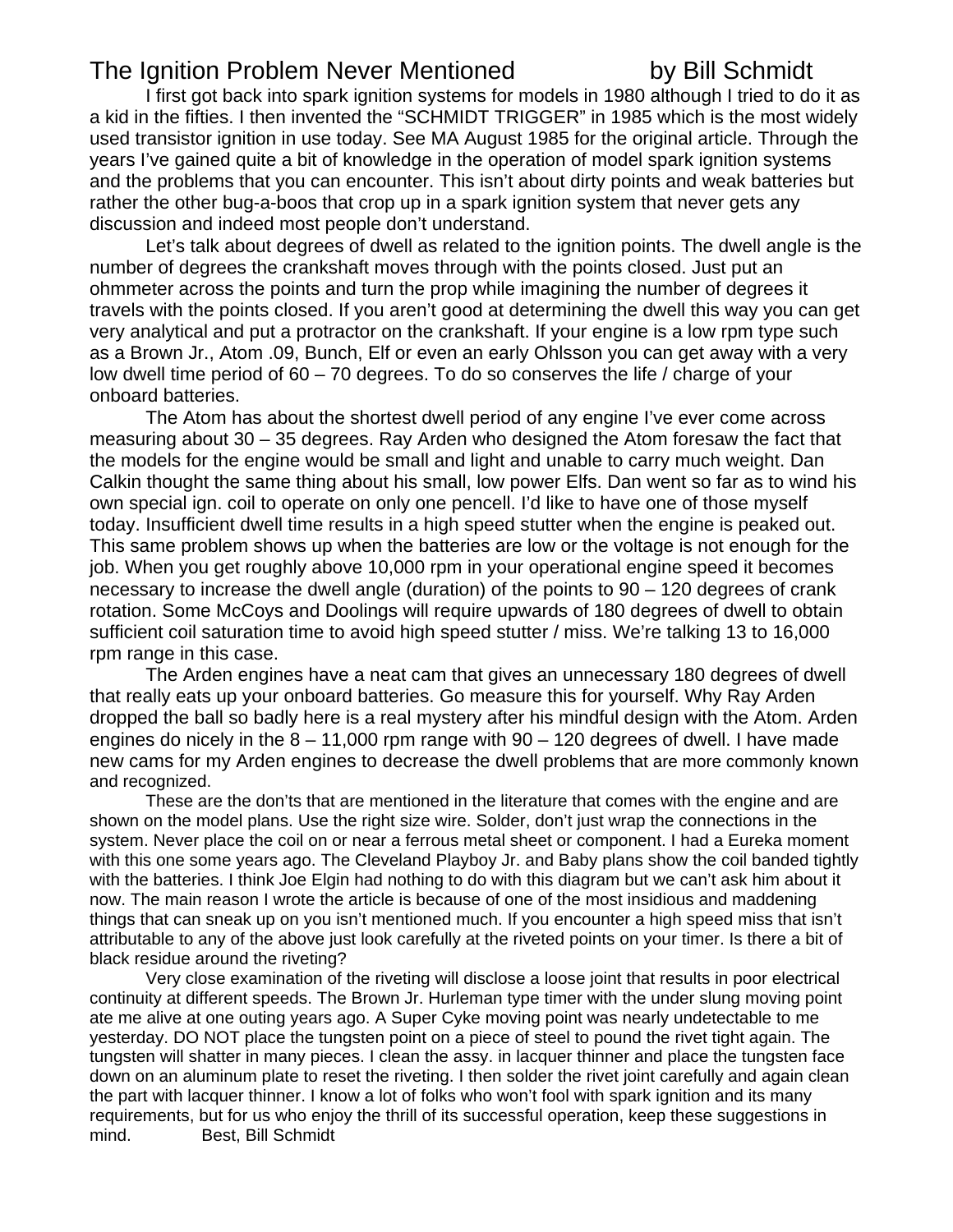**BILLS' ARTICLE** came from the SAM 56 newsletter of WHAM, or Wichita Historical Aviation Modelers, Jeff Englert, Editor.

When Jim Adams was still with us, he had an erratic running Brown Junior and finally, after a lot of grief, found that loose point problem Bill mentioned. Jim alerted me at the time and I wrote it up in our newsletter. I then went through my Brown Junior engines, cleaning and soldering the points. I found just one that might have become a problem. I didn't try to re-stake the points as they didn't seem to be loose enough to bother. The solder alone has worked fine.

There is a related problem that can also crop up and cause grief. You can have a poor ground connection between the timer case and the engine block. Often you'll fix it on an engine such as an O&R, just by tightening the retaining or clamp screws. And you might never know what caused it or how you cured it. But sometimes the permanent cure is to run a copper ground strap from the timer case to an engine mounting lug.

### **WHAT'S THIS BELOW?**



Jim Bierbauer recently built this whip powered control liner from an original kit. Whip powered models were popular in the 1940's as control line trainers. You used a regular control line handle with the  $1/2A$  size lines strung through the tip ferrule of a fishing pole and whipped the model around the circle with one hand while steering with the other. Since your Editor supplied the pole I got to share the flying with Jim. It flew successfully, but wasn't really capable of much stunting as we couldn't get up enough speed to do loops or even get it inverted. But at least Jim and I both managed to stay on our feet, since we could easily land whenever we started getting dizzy.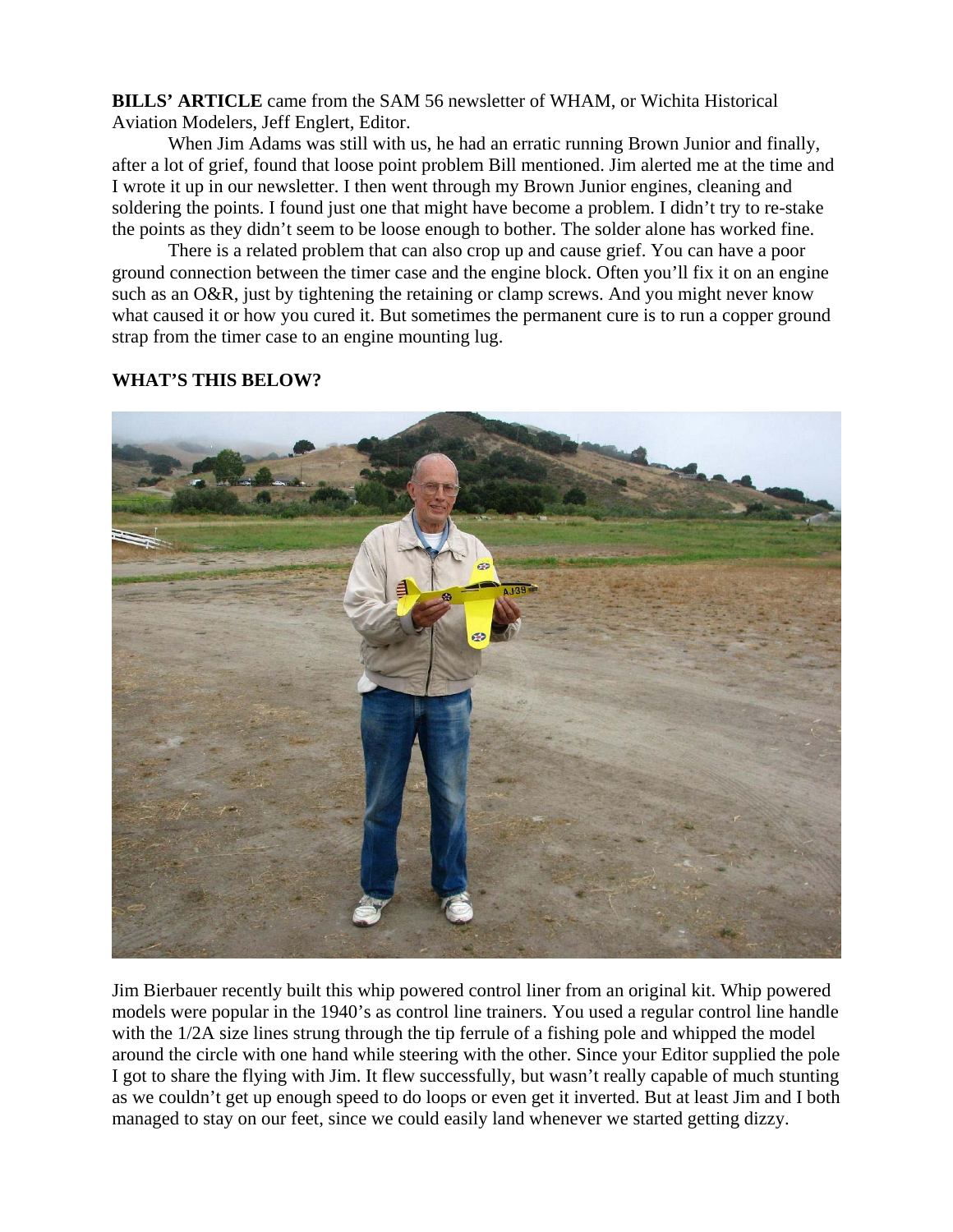**FAILSAFE** is one of the many features of computer radios that have never given me a warm fuzzy feeling. Steve Boucher sent the following message across the airwaves.

 "I have had several range failures with my Hitec 2.4 Ghz radios which I have traced down to the "fail safe" receiver mode. I had set my receivers to "failsafe" shortly before the contest and I had no problems preparing for the Muncie Midwest Champs this month when I flew below maximum height. I then flew my Playboy to full height and it went crazy, shed the wing and was totaled. I put this down to radio failure and sent the receiver and module to Hitec, who could not find a fault. At the contest my Record Hound suffered the same fate twice, being totaled the second time. I finally interpreted the problem as the attenuation of the signal at maximum height (range) causing the receiver to enter the failsafe setting I had made (full left, full up and off throttle) and failing to reset on the way down. These latest failures occurred on day one. I then deactivated the failsafe on all my other receivers and had no more troubles like this. I guess the "failsafe" feature is OK for pattern and sport but I think you should be careful when the signals are weakened. Hope it doesn't happen to you." Steve

#### **SIG NEWS** from Ned Nevels.

I think I have good news for everyone. Ed Hamler had been getting spruce from Sig until they decided to discontinue it. Sig was sold to some Aussie investor by Hazel Sig and a lot of changes were made. The investors have just sold it to new American owners who have told their employees that Spruce will be coming back-along with a bunch of other products dropped by the previous owners. Ed spoke with an employee of Sig for this info-and like all businesses, their plans are subject to change, so your mileage may vary but it's much better news than we had previously to work with. Ned

#### **OOPS!** By Jim Hainen.

Yesterday while in a hurry to break-in this **Brown Jr**. which I had just had new rings installed, fantastic compression, I reached for the fuel bottle and grabbed the wrong one. Glow fuel with Nitro is not good for your Brown Jr. As a matter of fact the only fuel good for a Brown Jr. is old fashion gas and oil and don't



be stingy with the oil. Anyone got a spare crankcase and rod? Jh

And while we're confessing, your editor once did something similar, destroying the case of a nice Phantom P-30. I didn't have gas'n oil on hand, so used mild (?) 5% nitro fuel. It started and ran fine until the needle leaned to just begin a 2 cycle sound when it let go.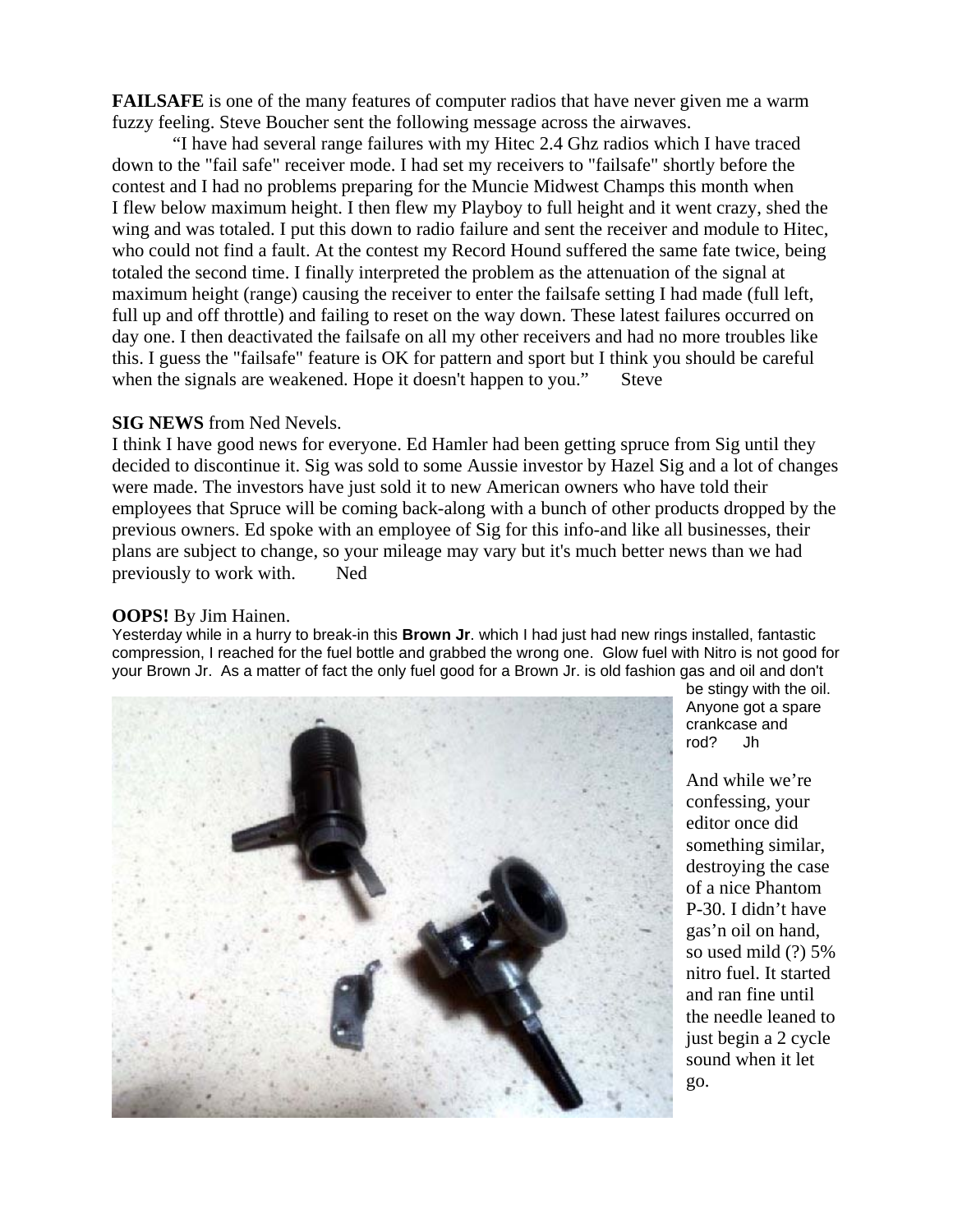

**HERE WE WERE** in the good old days (2006) at the John Pond Commemorative at Taft.

The turnout was great, along with the weather.

Do you suppose we can duplicate most of this scene in October?



And here's part of the'08 crowd at the closing ceremonies of the Crash 'n Bash at the Schmidt Ranch.

View is from the house toward the flying field and the afternoon sun.

With this years' event just concluded, we eagerly await results.



**ANOTHER WIND ENERGY GENERATOR?** Here's another of many proposals for generating electricity, which will probably never fly. rla "The horizontal rotor kite is a very unusual kite. It has been around for quite some time although its' exact date of origin or its' inventor have not been determined. Rotor kites are usually quite small when compared to other kites found in the skies. Indeed, the rotor kite seems so much like a

child's toy in that the vast majority of serious kite hobbyists do not even own one. The horizontal rotor kite achieves flight through a little known scientific principle, the '*[Magnus](http://en.wikipedia.org/wiki/Magnus_effect)  [effect](http://en.wikipedia.org/wiki/Magnus_effect)*'. Kite flyers are generally very knowledgeable about the principles of lift and the Bernoulli effect, but often are not as aware of the Magnus effect and how it provides lift to a horizontally spinning object." (Continued next page).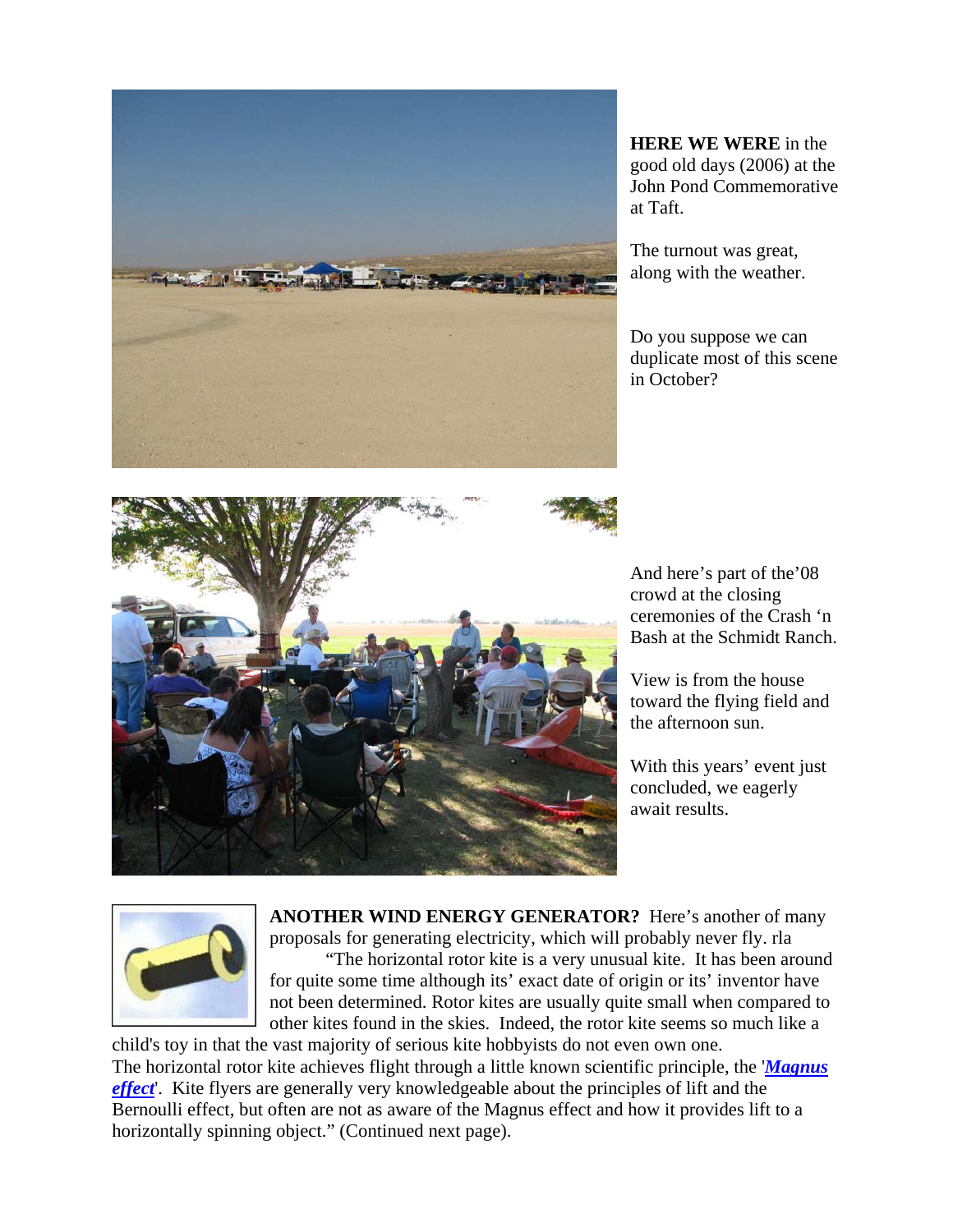**ROTO KITES –** Editorial Comment: Around 1960, I picked up a toy styrofoam roto kite for my two boys and I to play with. It was maybe 1-1/2 to 2 feet wide with the "S" shaped cross section. It had round end plates and flew horizontally. It used a large U control type handle held horizontally, with lines running to each end of the kites' axle. You could maneuver it back and forth with the ukie handle, and if I remember right the control was counter-intuitive. That is, when you pulled the right string in toward yourself the kite went left. We never even knew we were experimenting with "Magnus Effect".

 I can't imagine such a kite flying loosely around generating electricity, because most of the energy is being used making lift. But if the idea became practical I suppose you could make rigidly mounted banks of the things. And I don't see why they couldn't be mounted with the axis vertical instead of horizontal.

**TORQUE WRENCHES:** The October Engine Shop column in Model Aviation partially answered a fellows' query about torque wrenches. It sounded like the asker had no idea what a torque wrench or "torque driver" was or how it worked. The columnist corrected a statement from his first column, and gave a suggested value of 19-21 inch pounds for the head screws of the engine he was currently reviewing. I got all excited when I thought he'd switched from inch ounces to foot pounds, but upon re-reading he'd gone to inch pounds not foot pounds.

 Still, be aware his recommendation of 19-21 inch pounds for heads and 15-16 inch pounds for back plates was for the 150 size engine he was reviewing. That would be way too heavy for engines in the smaller sizes that we use.

 There are inch ounce, inch pound, and foot pound torque wrenches available. Of the three pictured below, I generally use only the small torque screwdriver at the right for model engines.



 The large wrench is calibrated in foot pounds and for you metric enthusiasts it has a second scale in meter kilograms. At its' max reading, 140 ft.  $lbs = 19.36$  meter kilograms.

The middle wrench is calibrated in inch pounds and also in centimeter kilograms. Its max reading is 600 inch pounds  $= 691$ centimeter kilograms. So in. lbs. and cm. kg. are nearly the same.

The small torque screwdriver is also calibrated in inch pounds, but has a more expanded scale than the mid size wrench, for more accurate readings. It has a 12 in. lb. max reading, which is enough for most model engines. I usually just cross tighten a head or back plate by feel, and then finish by using the torque screwdriver to equalize each screw.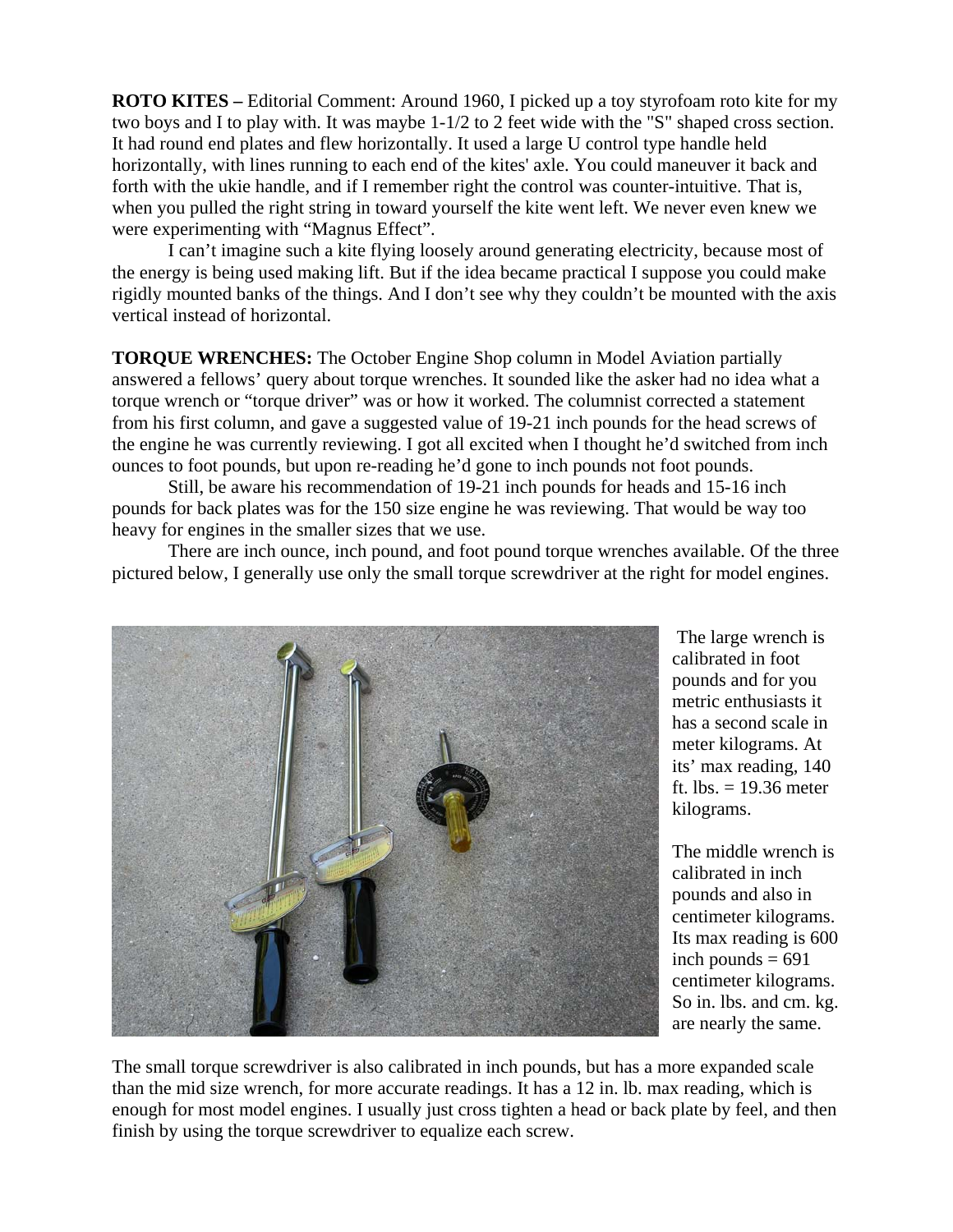

**SAM CHAMPS 09** action at Boulder City NV by Ned Nevels. Start of the C glow fly-off. If all works out as planned your editor will be there for 2011 next Monday Oct 3, along with a batch of other "official" SAM 26 members, many of who we only get to meet at such gatherings due to our geographical spread. We should have at least a mini-report of the Champs for the next issue.



**THE FEATHER MERCHANT** belongs to Australian Evan Evans, who explains the unusual color scheme. The wing passed through some hands via inheritance, gift etc., but without the fuselage. Evan built the fuselage and flies it with an OS 26 FS. He says it glides beautifully and he f eels it's under rated as a competition ship.

Fred Lehmberg designed the Feather Merchant so it may be fitting that it has an unusual color scheme. Fred seemed to prefer the unusual, as his "Goon" design was even more unusual. I think Mike Myers has flown both those designs, as he too likes the unusual.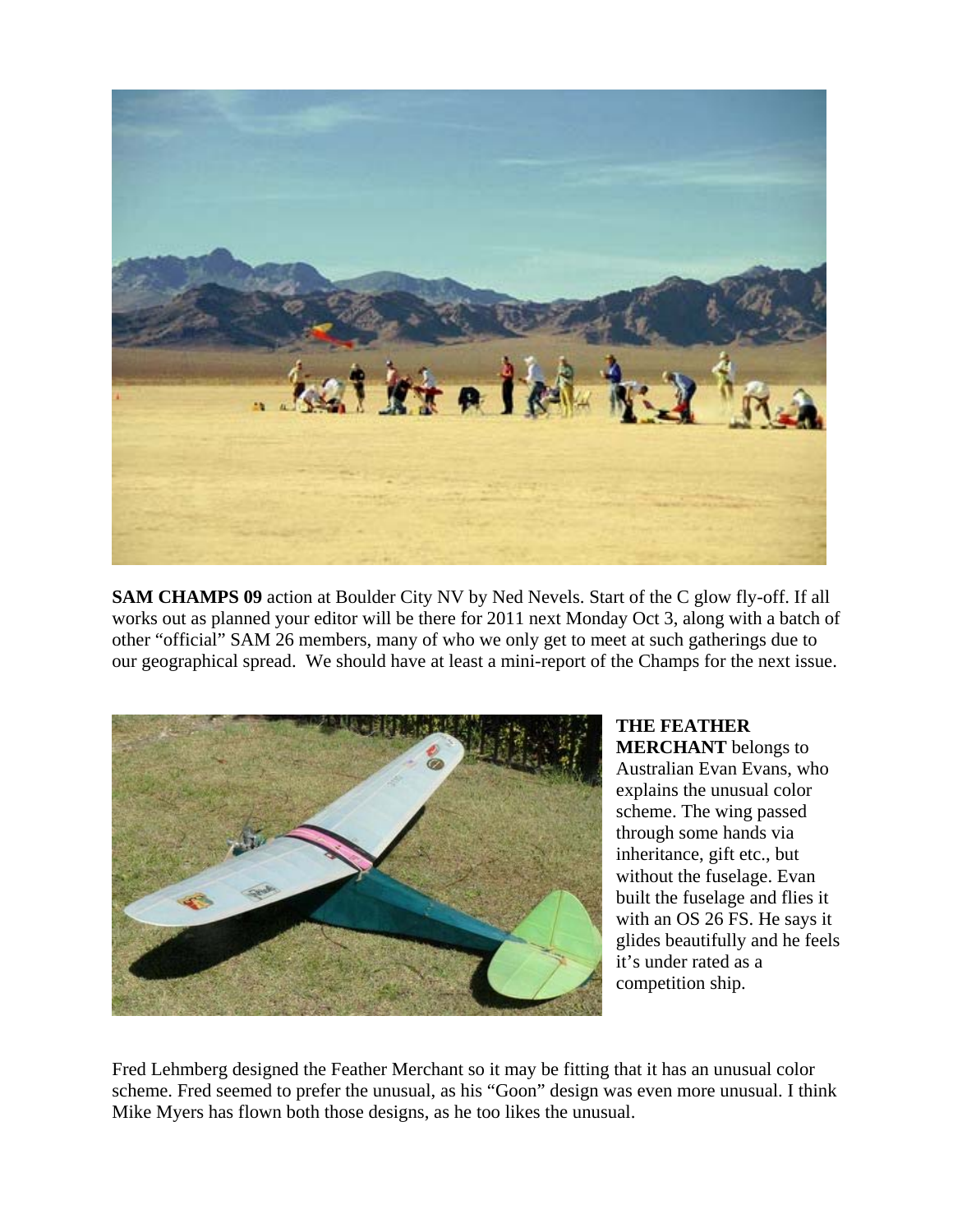

**RARE BIRD?** It's a Falcon, designed by Paul Plecan and featured in Model Builder. I believe this one belonged to Gerald Martin. It's a 60" span 1940 Old Timer category design.



Since the photo above doesn't do justice to the graceful wing planform, here's a three view of the Falcon scanned from the SAM web site. Courtesy of Trevor Boundy.

There are three views like this, along with lots of data on the SAM website. Just go to Antiquemodeler.ORG, click on "Approved lists" and Model Recognition page.

When you get to the model, the picture square will say "Not available" until you move the cursor off the square, then the three view will appear.

You can also search for models designed by a certain person on this web site. I gave it a try just to see for example if Michael Roll was credited with designing more than two ships. He wasn't. But at first I couldn't bring it up using his full name. You must use only the last name of the designer. That makes sense, because many references use only the last name. So for Kicks, I searched for SAL Taibi and saw the whole list of his designs.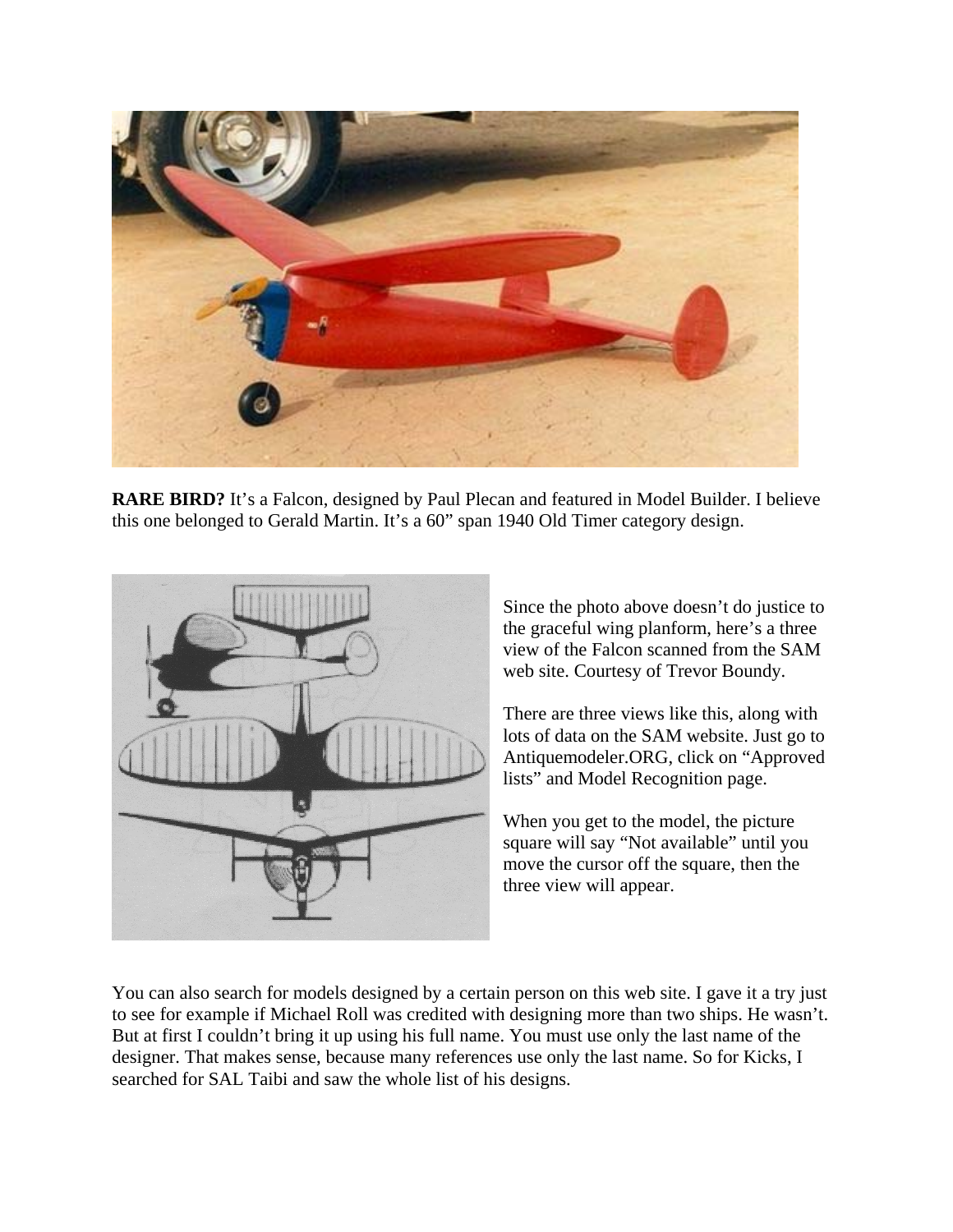**RUBBER WINDER:** If you haven't noticed, rubber fliers don't just wind the prop backwards with their finger anymore. They use special winders with turn counters and torque meters built in. Rubber ships now take almost enough support equipment to launch a space shuttle. But Neil Denis sent an idea for those who'd just like to fly a simple little rubber job for fun. He uses a bent nail in a hand drill to wind. But to solve the problem of the nail pulling out and doing damage, he opens the drill chuck wide and inserts the nail head behind the chuck jaws. You might have to find a nail with a small head to fit some drills.

**BATTERY FOLLOW UP:** In the last issue I told my story about the Ni-Cd charging experience where I happened to find low voltage via the ESV before quick charging an ignition pack. The charger then put in way less than it should have before shutting off. The smart charger probably saw the one sick cell come up rapidly, viewed that as a peak, and turned itself off. A follow up charge brought it up and it worked OK for the day. The following week, the battery wouldn't charge up fully, and had to be replaced.

 I guess the moral is it's a good idea to check voltage under load before charging. And even though some believe fast charging shortens battery life, I haven't seen that to be the case, especially if you use a rate that doesn't heat up the batteries significantly.

**THIS PACIFIC ACE SPORTSTER** built by Bob English has become a favorite magazine subject (SAM Speaks cover, Model Aviation column etc ;) because of its' striking finish. But here, Ned Nevels shows a close up of some of the fine detailing that also went into the bird. It's more than just a stand-off display ship.